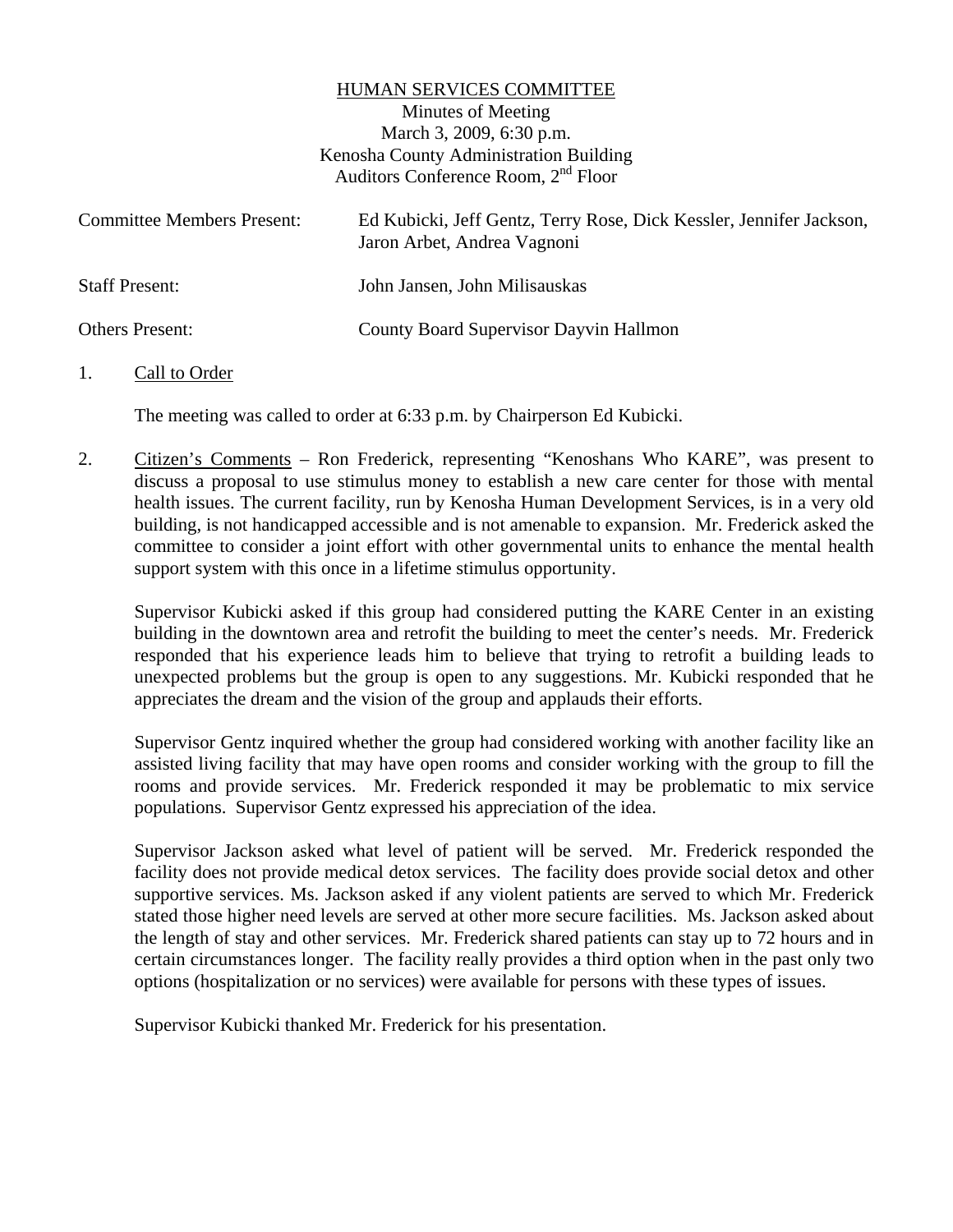# 3. Approval of Minutes  $-02/03/2009$

 MOTION to approve minutes by Jeff Gentz, seconded by Dick Kessler. MOTION CARRIED UNANIMOUSLY.

### 4. Resolution to Approve the Re-Appointment of Mary Sue Lux to the Kenosha County Board of Health

John Jansen presented the resolution to approve the re-appointment of Mary Sue Lux to the Kenosha County Board of Health. MOTION to approve by Jeff Gentz, seconded by Dick Kessler. MOTION CARRIED UNANIMOUSLY.

# 5. Division of Workforce Development: Dislocated Worker Report

John Milisauskas, Job Center Manager, distributed the Dislocated Worker report to committee members. John walked the committee through the report and stated that career assessment and planning occurs prior to placement in training. He also highlighted the layoff section of the report and noted that the numbers are from November. He stated additional layoffs have occurred since that time. He noted that the January unemployment numbers are not available yet. He noted that Beloit now ranks higher than Racine due to the GM closing. John then explained the special circumstances related to the additional funding available for Conn Selmer, Sanmina, Frank Wells and Conn Selmer in Elkhorn.

Supervisor Kubicki asked for a clarification of the government category in the report. John stated this includes local government, state government, school employment.

Supervisor Jackson asked about training and where this training occurs. John stated a majority occurs at Gateway Technical College. The funding only pays the last two years of a four year program. Ms. Jackson asked for numbers of participants at Gateway and at UW-Parkside. John will provide those numbers to Ms. Jackson. Ms. Jackson also asked about employment numbers after training. John stated it is currently at 80%.

Supervisor Rose asked John about what job areas are most needed in our county. John responded logistics and warehousing is a distinct need at the present time as well as an on-going need in the health care fields.

Supervisor Kessler expressed his understanding of the discrepancy in pay levels at Allied Foods. As originally presented, the jobs would be in the range of \$17.00/hour and appear to actually be in the \$8.00/hour range. John Milisauskas stated that the issue is related to the gradual start-up and when fully operational the level will be closer to projections. Supervisor Rose commented that communities need to be diligent when companies are making proposals because they may not always be accurate and truthful.

Supervisor Jackson asked John Milisauskas what his opinion is about the future of employment in our community. John stated he is optimistic based on comparison to other communities.